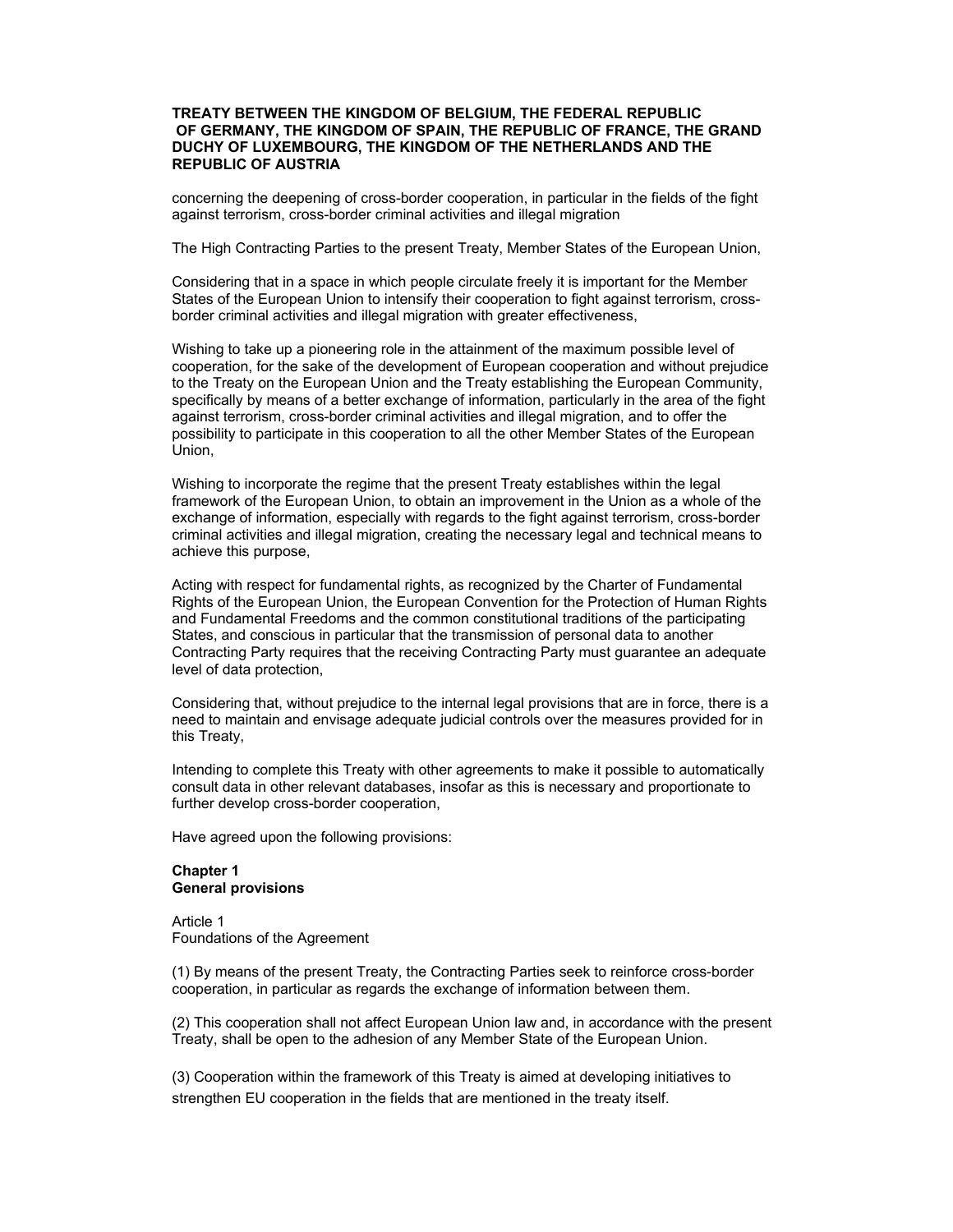(4) Three years at the latest after the entry into force of this Treaty, an initiative to transfer its provisions into the framework of the European Union will be initiated, on the basis of an evaluation of the experience of the implementation of this Treaty, following prior agreement with the European Commission or on the basis of a proposal of the European Commission, and in accordance with the Treaty on the European Union and the Treaty establishing the European Community.

 (5) The Contracting Parties will jointly inform the Council of the European Union and the European Commission periodically about the advances in this cooperation.

# **Chapter 2 DNA profiles, fingerprint data and other data**

Article 2

Creation of national DNA analysis databases

(1) The Contracting Parties make a commitment to create and to maintain national DNA analysis databases for the purpose of prosecuting criminal offences. The treatment of data stored in these databases by virtue of this Treaty will be carried out in accordance with national law that is in force for each kind of treatment, without prejudice to other provisions of this Treaty.

(2) With regards to the application of the present Treaty, the Contracting Parties will guarantee that reference indexes are available concerning the data contained in the national DNA analysis databases, in accordance with the first phrase of point 1. These reference indexes will exclusively contain DNA\* profiles obtained from the non-codifying part of the DNA sample, and a reference. The reference indexes will not be allowed to contain data that allows the person concerned to be directly identified. Reference indexes that cannot be attributed to any individual person (open records) will have to be recognisable as such.

(3) In the moment when it submits its legal instrument for ratification, acceptance, adoption or adhesion, each Contracting Party will designate the national DNA analysis databases to which articles 2 to 6 apply, and the conditions for them to be automatically consulted in accordance with section 1 of article 3.

\* For the Federal Republic of Germany, DNA profiles as they are understood in this Treaty, are referred to as "DNA-Identifizierungsmuster" (DNA identification models).

### Article 3

Automated consultation of DNA profiles

(1) The Contracting Parties will allow the national contact points of the other Contracting Parties that are referred to by article 6 to have access, for the purpose of the prosecution of criminal offences, to the reference indexes of its DNA analysis databases, that will include the right to consult them in an automated way by means of the comparison of DNA profiles. The consultation will have to be carried out solely in relation to concrete cases, and in accordance with the legislation of the Contracting Party that carries out the consultation.

(2) If, in the course of an automated check, the existence of a matching profile is ascertained between a DNA profile that has been transmitted and a DNA profile stored in the database of the receiving Contracting Party, the requested national contact point will receive information about the existence of a coinciding profile and its reference in an automated manner. If no matching profile is found, this fact will be communicated in an automated manner.

### Article 4

Automated comparison of DNA profiles

(1) The Contracting Parties will carry out, in mutual agreement and through their national contact points, a comparison of the DNA profiles of its open records with all the DNA profiles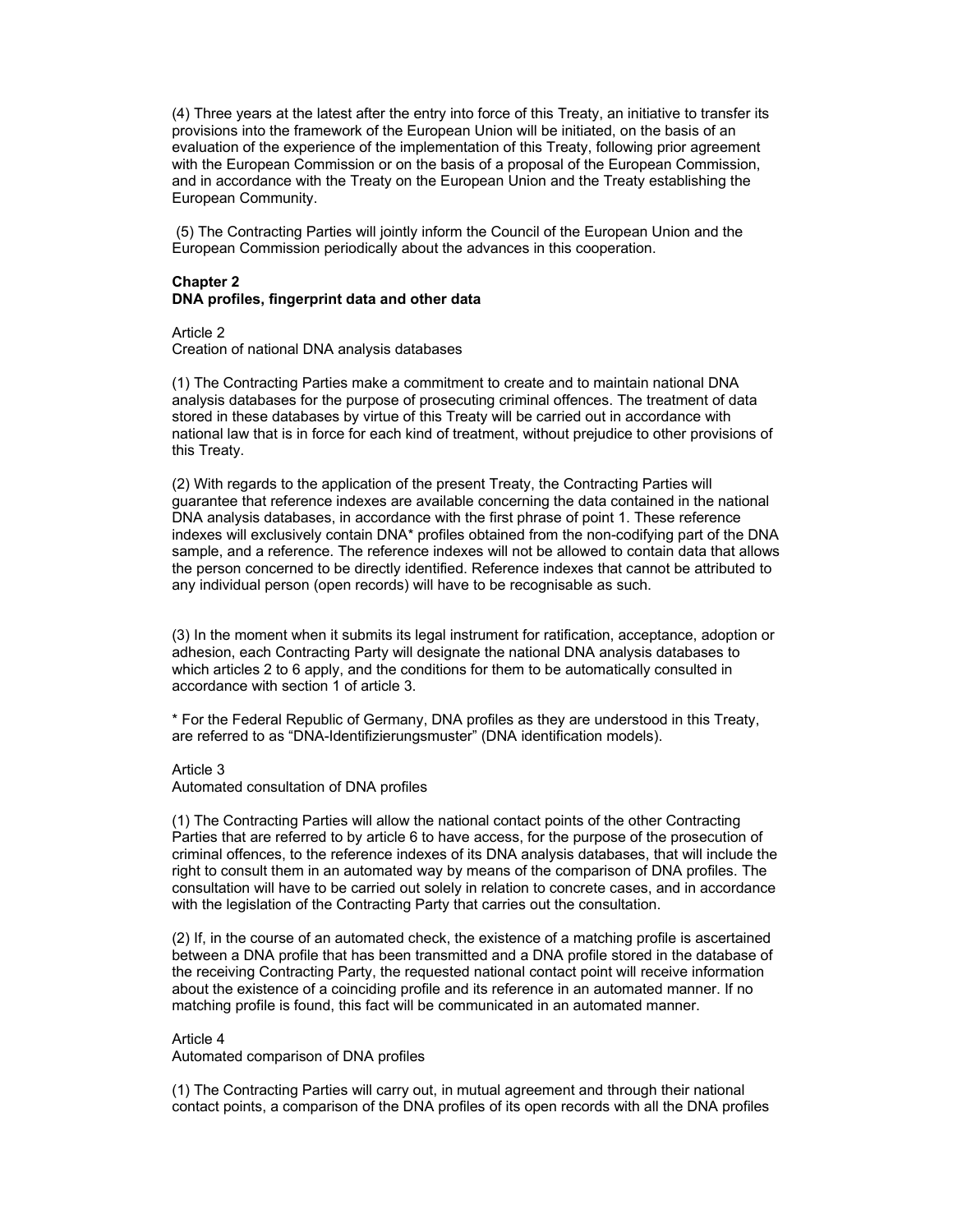contained in the reference indexes of the other national DNA analysis databases, for the purpose of the prosecution of criminal offences. The transmission and comparison will be carried out in an automated form. The transmission for the purpose of comparing the DNA profiles of the open records will take place solely in cases in which this transmission is envisaged in the national law of the requesting Contracting Party.

(2) If, in the course of a comparison carried out in accordance with point 1, one Contracting Party ascertains the existence of any DNA profiles that have been transmitted which match those contained in its DNA analysis databases, it will communicate the reference indexes in relation to which this match has been found, without delay, to the national contact point of the other Contracting Party.

#### Article 5

Transmission of other personal data and further information

In cases where the existence of matching DNA profiles is ascertained by means of the procedures envisaged in articles 3 and 4, the transmission of other available personal data relating to the reference indexes and further information will be carried out in accordance with the national law of the requested Contracting Party, including provisions on the subject of judicial assistance.

#### Article 6

National contact point and execution agreement

(1) For the execution of data transmission in accordance with articles 3 and 4, each Contracting Party will designate a national contact point. The competencies of the national contact points will be governed by the national legislation that is in force for each of them.

(2) The technical details of the procedures described in articles 3 and 4 will be regulated in an execution agreement in accordance with article 44.

#### Article 7

Acquisition of genetic molecular material and transmission of DNA profiles

If, in the course of an investigation or criminal justice proceedings there is no available DNA profile of a specific person who is in the territory of a requested Contracting Party, the latter will have to provide judicial assistance by means of the acquisition and analysis of the mentioned person's genetic molecular material and the transmission of the resulting DNA profile, provided that:

1. the requesting Contracting Party communicates the purpose for which it is required;

2. the requesting Contracting Party submits an order or statement of investigation from the competent authority that is responsible in accordance with its national law, from which it may be deduced that the requirements for the acquisition and analysis of genetic molecular material would be complied with, if this specific person were to be in the territory of the requesting Contracting Party, and

3. compliance with the requirements for the acquisition and analysis of genetic molecular material and for the transmission of the DNA profile obtained in accordance with the national law of the requested Contracting Party.

### Article 8 Fingerprint data

With regards to the application of this Treaty, the Contracting Parties will guarantee the availability of reference indexes relating to the data contained in automated national fingerprint identification systems created for the purposes of the prevention and prosecution of criminal offences. The reference indexes will exclusively contain fingerprint data and a reference. The reference indexes must not contain data allowing the person concerned to be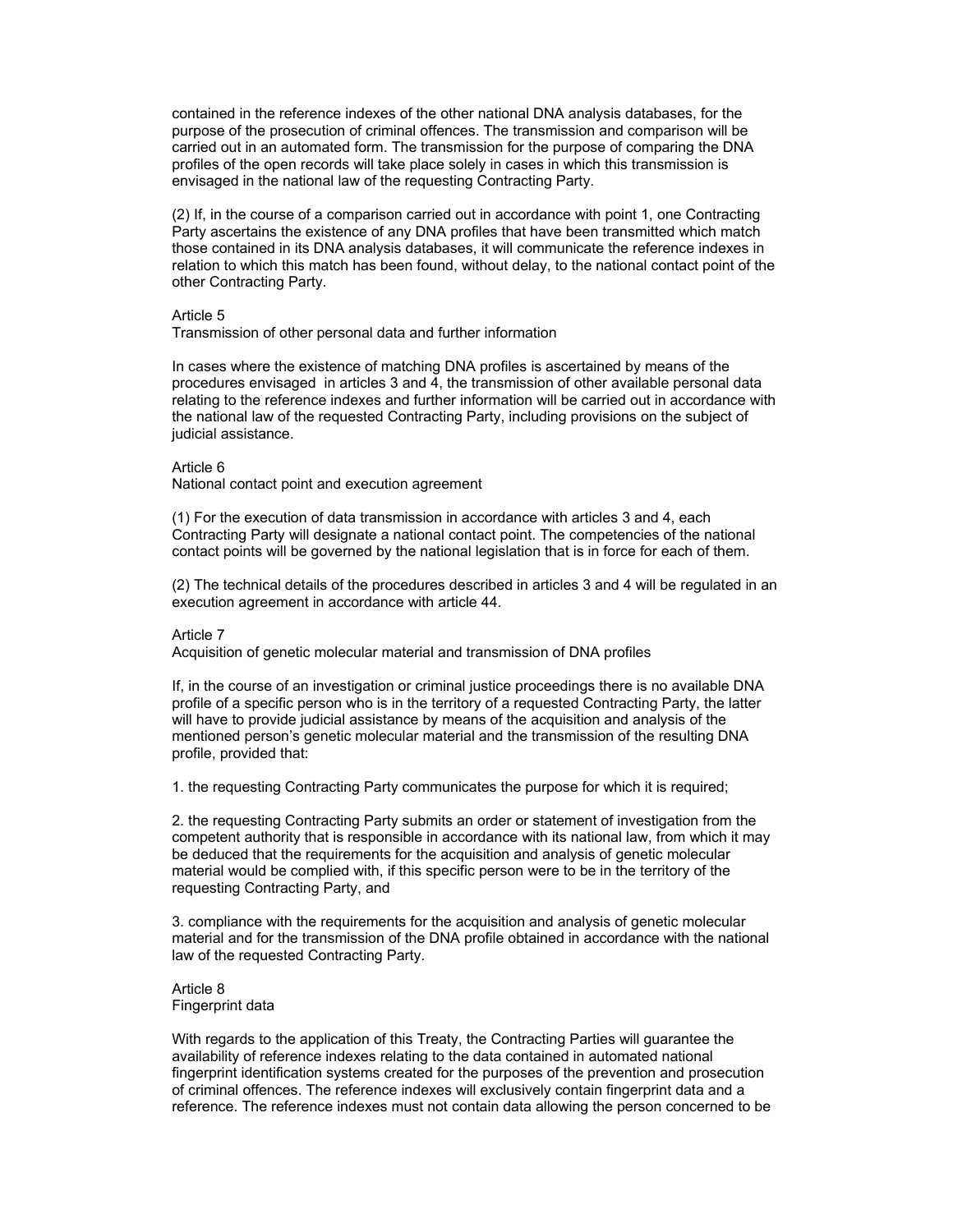directly identified. The reference indexes that cannot be attributed to anyone (open records) must be identifiable as such.

### Article 9

Automated consultation of fingerprint data

(1) The Contracting Parties will allow the national contact point of each of the other Contracting Parties referred to in article 11, to have access, for the purpose of the prevention and prosecution of criminal offences, to the reference indexes of its automated fingerprint identification systems created for these purposes, including the right to consult them in an automated manner through the comparison of fingerprint data. The check must only be carried out in relation to concrete cases, and in accordance with the national law of the Contracting Party that runs it.

(2) The definitive connection of an item of fingerprint data with a reference index of the Contracting Party that maintains the database will be carried out by the national contact point that runs the check on the basis of the reference indexes that are communicated in an automated manner which are necessary for the definitive attribution of the fingerprint data.

### Article 10

Transmission of other personal data and further information

In cases where the existence of matching fingerprint data is ascertained by means of the procedures envisaged in article 9 , the transmission of other available personal data relating to the reference indexes and further information will be carried out in accordance with the national law of the requested Contracting Party, including provisions on the subject of judicial assistance.

## Article 11

National contact point and implementing agreement

(1) For the implementation of the data transmission envisaged in article 9, each Contracting Party will designate a national contact point. The competencies of the national contact points will be governed by the national legislation that is applicable for each of them.

(2) The technical details of the procedure envisaged in article 9 will be regulated in an implementing agreement in accordance with article 44.

### Article 12

Automated consultation of data from vehicle licensing registers

(1) The Contracting Parties will allow the national contact points of other Contracting Parties mentioned in section 2, for the purposes of the prevention and pursuit of crimes, and the prosecution of offences for which the courts or prosecution services of the Contracting Party that carries out the check are competent, and for the prevention of threats to security and public order, to have access to the following information contained in national vehicle registers, with the right to consult it in an automated manner in concrete cases:

- 1. data on the owners or users and
- 2. data on the vehicles.

It will only be possible to run the check using a complete vehicle identification number or a full number plate. The check will have to be carried out in accordance with the national law of the Contracting Party which runs it.

(2) For the implementation of the data transmission referred to in point 1, each Contracting Party will designate a national contact point to receive requests. The competencies of each contact point will be governed by the applicable national law. The technical details of the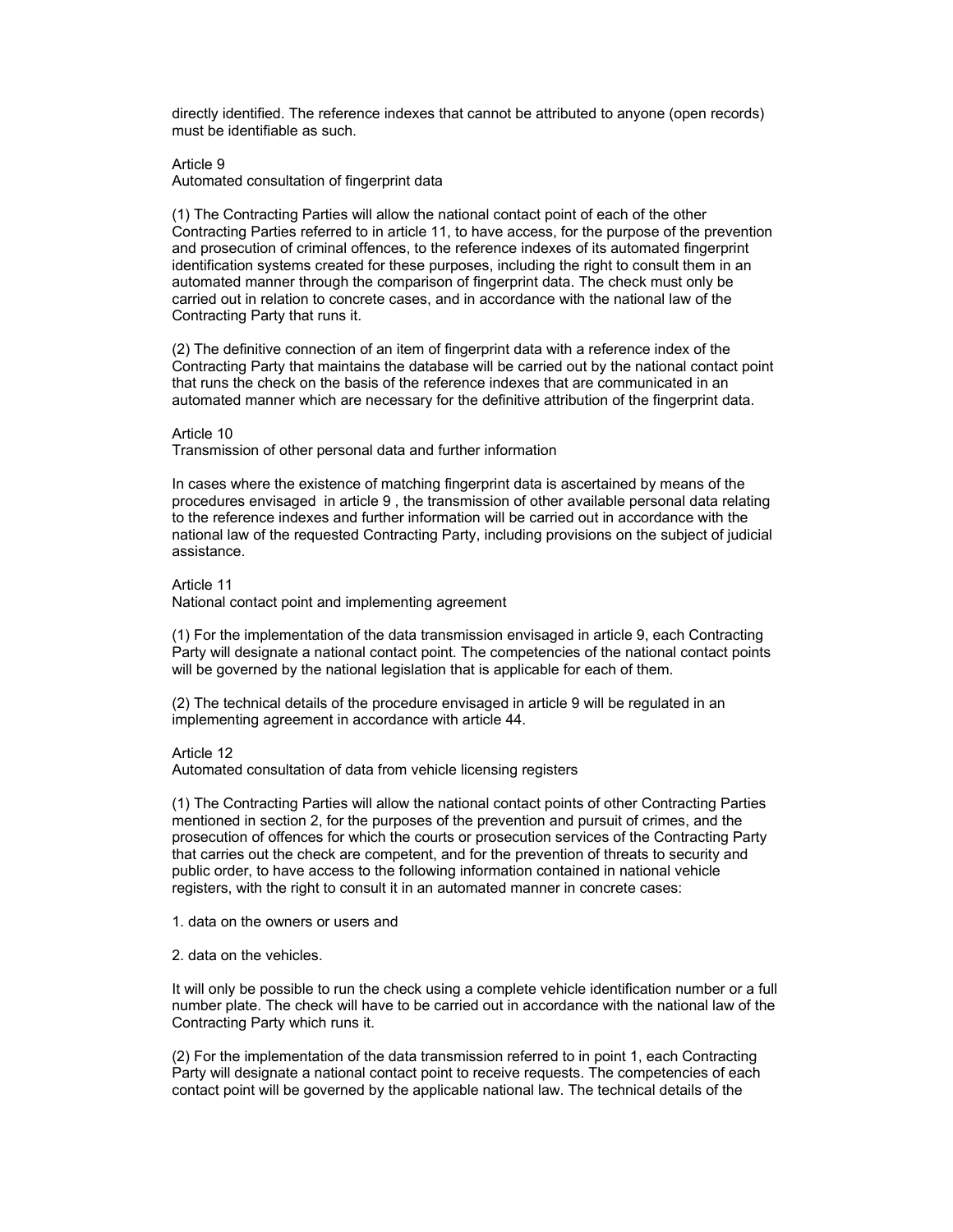procedure will be regulated in an implementing agreement in accordance with article 44.

Article 13 Transmission of non-personal data

For the purposes of the prevention of criminal acts and the prevention of threats to security and public order in relation to large events with cross-border significance, particularly in the fields of sports or of meetings of the European Council, the Contracting Parties will mutually exchange, both following a previous request or on their own initiative in accordance with the national law of the Contracting Party that transmits the information, information of a nonpersonal kind that may prove necessary for these purposes.

# Article 14

Transmission of personal data

(1) For the purposes of the prevention of criminal acts and the prevention of threats to security and public order in relation to large events with a cross-border significance, particularly in the fields of sports or of meetings of the European Council, the Contracting Parties will mutually exchange, both following a previous request or on their own initiative, data concerning persons, when the existence of final judgments or of other circumstances justify the assumption that these persons will commit a criminal act as a result of this event, or if they represent a threat to security and public order, insofar as the transmission of such data is admissible in accordance with the national law of the Contracting Party that transmits the information.

(2) The processing of personal data will only be allowed for the purposes established in point 1 and for the specific event for which it was transmitted. The data that has been transmitted will be immediately deleted when the purposes mentioned in point 1 have been achieved, or when it is no longer possible to achieve them. In any case, the data will have to be deleted after a maximum period of a year has passed.

Article 15 National contact point

For the execution of the transmission of data envisaged in articles 13 and 14, each Contracting Party will designate a national contact point. The competencies of each national contact point will be governed by applicable national law.

## **Chapter 3**

# **Measures for the prevention of terrorist attacks**

Article 16 Transmission of information for the prevention of terrorist attacks

(1) With the goal of preventing terrorist attacks, the Contracting Parties will be able to transmit the personal data and information mentioned in point 2 to the national contact points of the other Contracting Parties envisaged in point 3, in accordance with national law, in concrete cases, without the need for a previous request, insofar as this is necessary because specific events justify the assumption that the persons to which they relate will commit criminal acts envisaged in the provisions in articles 1 to 3 of the Framework Decision no. 2002/475/JHA of the Council of the European Union, dated 13 June 2002, to combat terrorism.

(2) The data and information that will be transmitted will include the name, surnames, date and birthplace, as well as the description of the facts that motivate the assumption mentioned in point 1.

(3) Each Contracting Party will designate a national contact point for the exchange of data with the national contact points of the other Contracting Parties. The competencies of each national contact point will be governed by the applicable national law.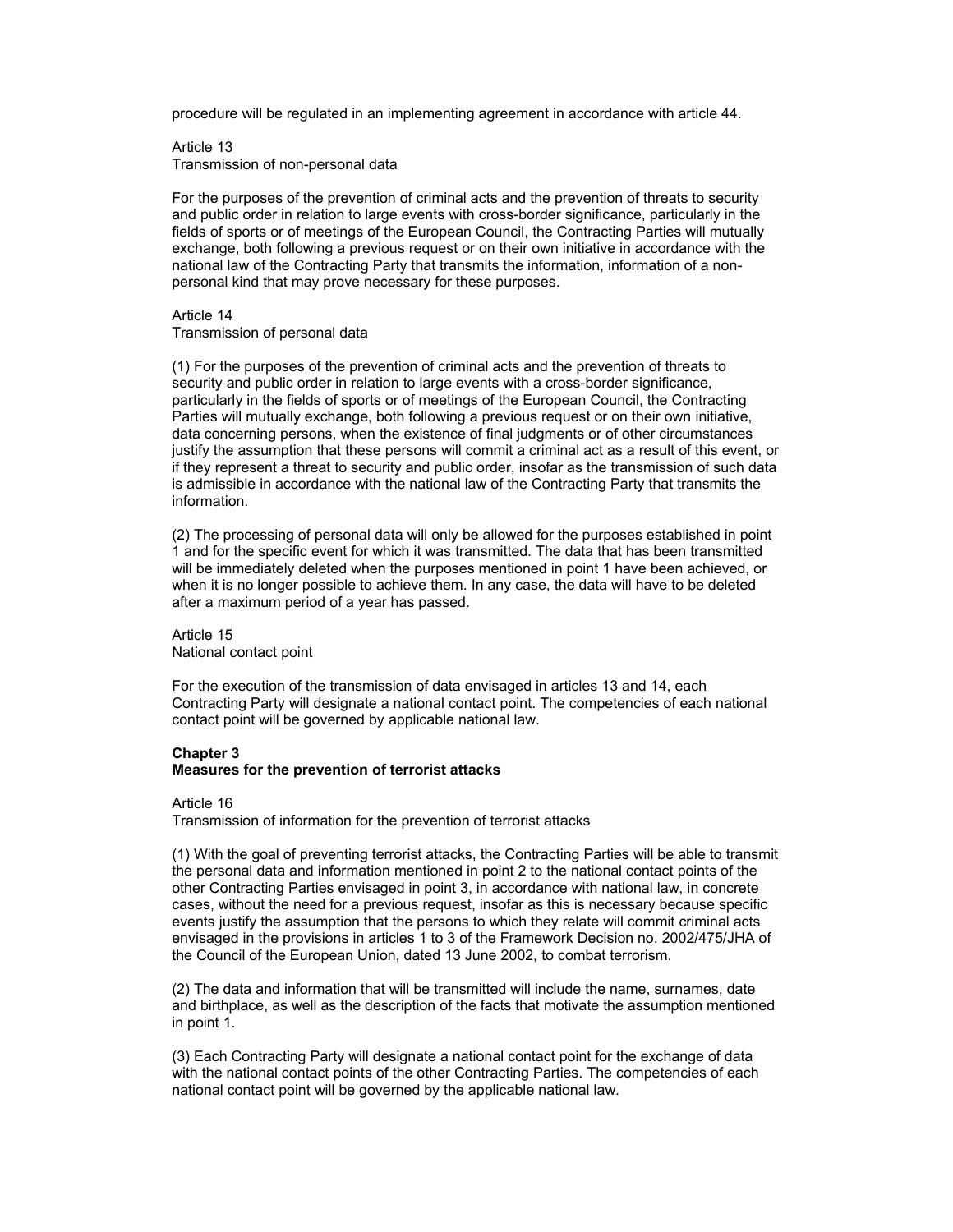(4) The transmitting authority may, in accordance with its national law, set conditions with regards to the use of the data and information by the receiving authority. The receiving authority will be subject to these conditions.

Article 17 Security escorts on flights

(1) Each Contracting Party will independently make a decision, in accordance with its national air security policy, concerning the use of security escorts on the flight of aircraft licensed in said Contracting Party. The use of such security escorts will be in accordance with the International Convention of Chicago dated 7 December 1944, relating to international civil aviation, and its annexes, particularly Annex no. 17, as well as to other documents for its application, and bearing in mind the powers of the captain on board in accordance with the Tokyo Convention dated 14 September 1963 concerning criminal acts and other acts committed on board an aircraft, and in accordance with other relevant instruments of international law, insofar as they are binding for the Contracting Parties.

(2) The security escorts on flights to which this Treaty refers will be police officers or other public employees with equivalent training who are responsible for guaranteeing security on board the aircraft

(3) The Contracting Parties will lend each other mutual support in the training and perfecting of the security escorts on flights, and they will cooperate closely with regards to their equipment.

(4) Before using a security escort on a flight, the competent national coordination point, in accordance with article 19, of the Contracting Party that deploys the escort must notify the use of this escort in writing. The notification will take place at least three days before the flight concerned, from or towards an airport of another Contracting Party, and will be sent to the competent national coordination point of the other Contracting Party. In case of imminent danger, a further notification will take place immediately prior to the landing.

(5) The written notification, which will be dealt with as confidential by the Contracting Parties, will contain the data mentioned in Annex 1 of this Treaty. The Contracting Parties will be able to modify Annex 1 by means of separate agreement.

## Article 18

Service weapons, ammunition and equipment

(1) The Contracting Parties will grant the security escorts on flights deployed by other Contracting Parties, on request from these Contracting Parties, a general authorisation to carry service weapons, ammunition and other equipment on flights that depart from or whose destination are airports of the Contracting Parties. This authorisation will include the power to carry service weapons and ammunition on board the aircraft, as well as, subject to point 2, in the security areas with restricted access within an airport of the Contracting Party concerned.

(2) The power to carry service weapons and ammunition will be subject to the following conditions:

1. Disembarking from an aircraft in an airport with service weapons and ammunition, or the stay in security areas with restricted access in an airport of another Contracting Party, will only be allowed with the accompaniment of a representative of the competent national authority of the Contracting Party concerned.

2. Immediately after disembarking from the aircraft, the service weapons and ammunition that were taken on board will be handed over under escort at a hand-over point designated by the competent national authority, where they will be kept under custody.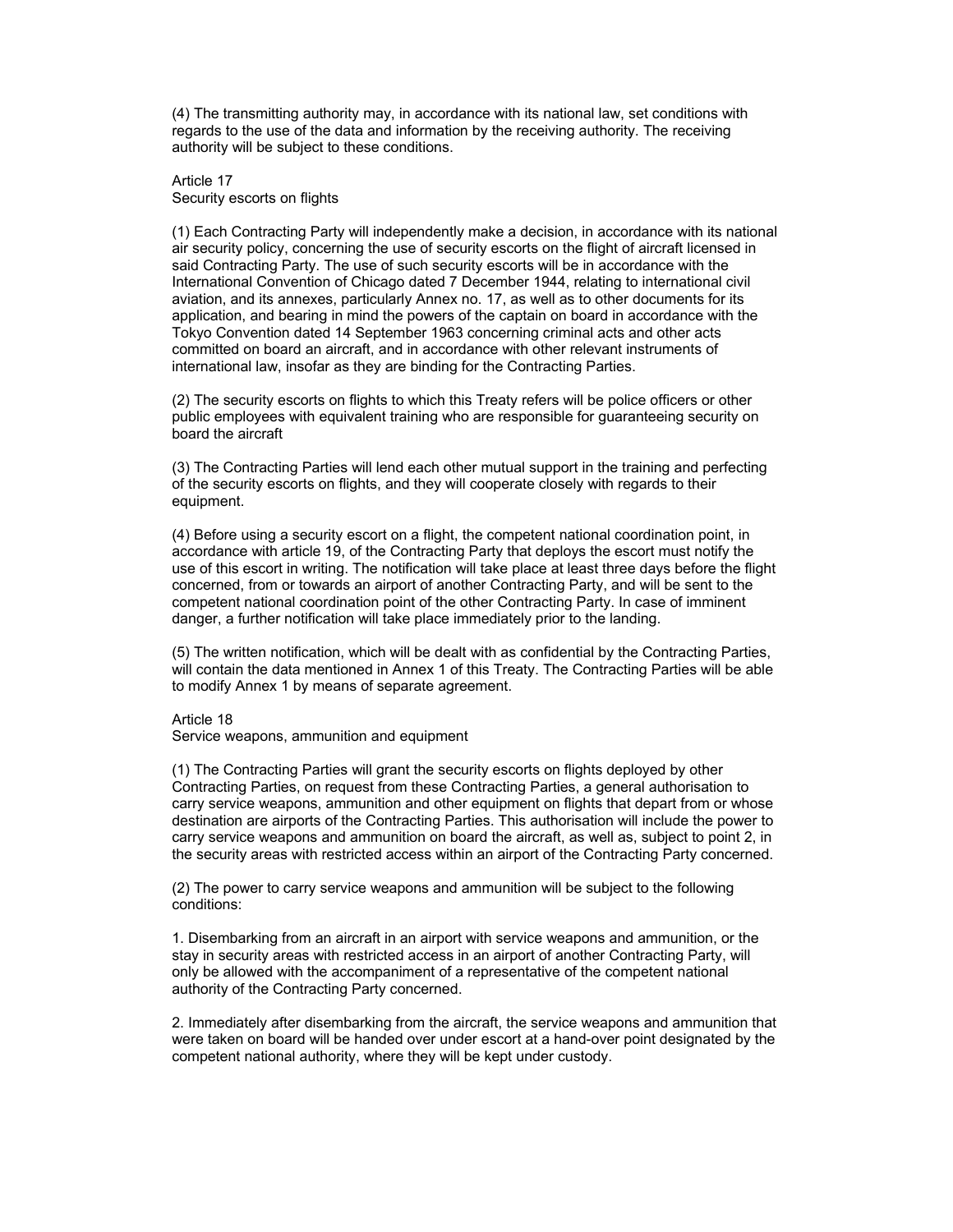Article 19 National points of contact and coordination

In order to carry out the functions indicated in articles 17 and 18, each of the Contracting Parties will designate a national point of contact and coordination.

Chapter 4 Measures to combat illegal migration

Article 20 Advisors on documents

(1) The Contracting Parties will make a decision, based on a joint evaluation of the situation and taking into account Council Regulation (EC) nº 377/2004 of 19 February 2004, about the creation of a network of immigration liaison officers, on the deployment of advisors on documents to States that have been described as countries of origin or transit of illegal migration.

(2) In accordance with their national law, the Contracting Parties will periodically inform each other about new information in the field of illegal migration that they may have acquired through the activity of their advisors on documents.

(3) When advisors on documents are deployed, the Contracting Parties will be able to designate one from among themselves to take charge of coordination in relation to concrete measures. This coordination may be for a limited time period.

Article 21 Functions of the advisors on documents

Advisors on documents sent by the Contracting Parties will carry out, in particular, the following functions:

1. advising and training for the consular authorities of the Contracting Parties on questions related to passports and visas, particularly in the recognition of forged and manipulated documents, as well as other questions related to the fraudulent use of documents and illegal migration;

2. advising and training for transport companies in relation to the duties for which they are responsible in accordance with the Convention of 19 June 1990 on the implementation of the Schengen Agreement of 14 June 1985, concerning the progressive suppression of controls at common border points, and Annex 9 of the Convention of Chicago of 7 December 1944 concerning international civil aviation, as well as recognition of forged or manipulated documents and acquaintance with the provisions that are in force on the subject of entry, and

3. advising and training for the authorities and institutions of the host country that are competent in the subject of police controls in border areas.

This will not affect the competencies of the delegations abroad, nor those of the authorities of the Contracting Parties responsible for carrying out policing functions in border areas

Article 22 National points of contact and coordination

The Contracting Parties will designate national points of contact and coordination to act as interlocutors in order to agree on matters relating to the sending of advisors on documents, and about the planning, execution, supervision and review of advisory and training measures.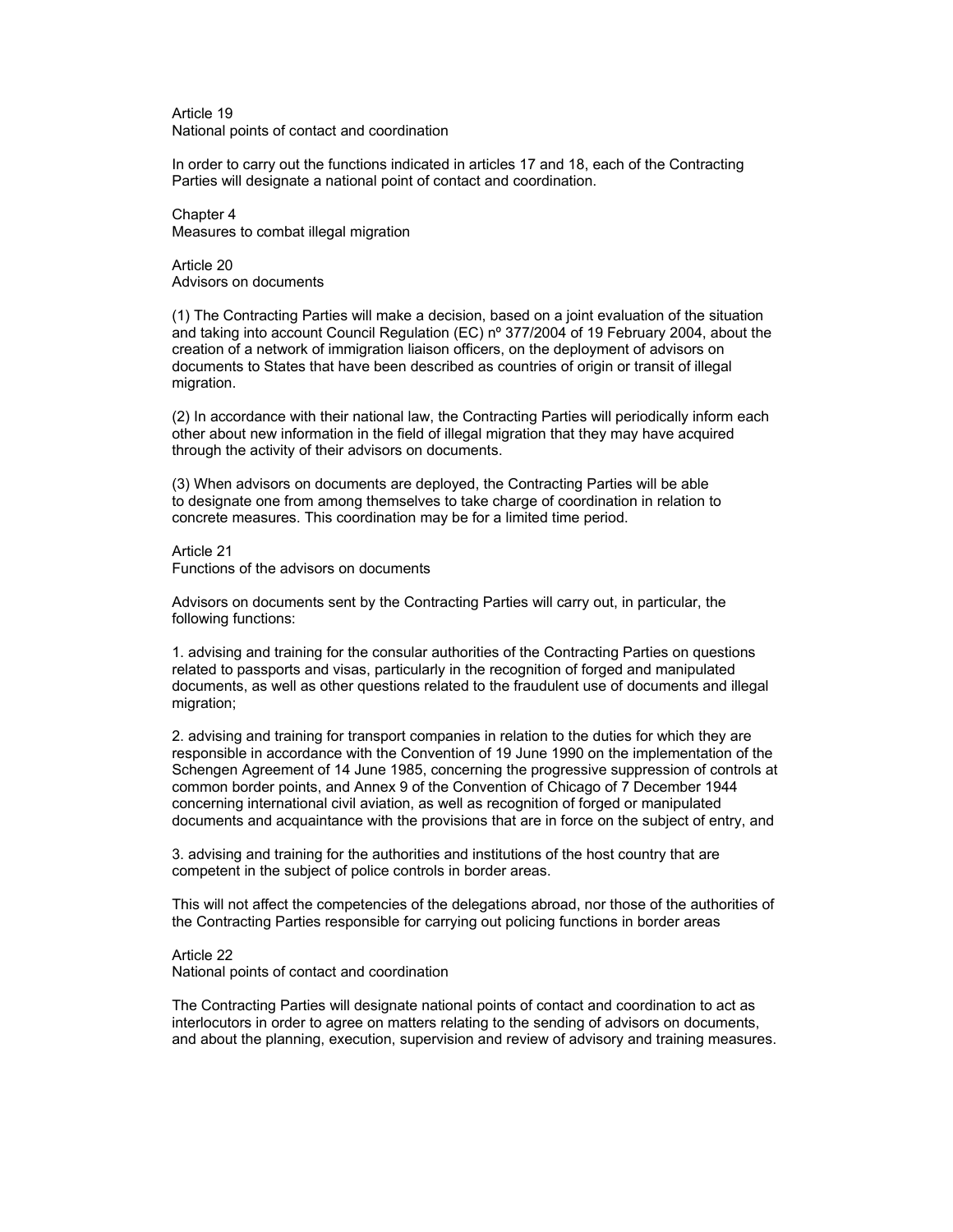#### Article 23 Support in cases of repatriation

(1) The Contracting Parties will support each other with regards to repatriations, taking into account Council Decision 2004/573/CE of 29 April 2004, concerning the organization of joint expulsion flights from the territory of two or more Member States, of third-country nationals who have been the object of expulsion orders, as well as Council Directive 2003/110/CE of 25 November 2003, on assistance in cases of transit for the purpose of repatriation by air. They will be informed sufficiently in advance about planned repatriations, and they will offer the other Contracting Parties, insofar as this is possible, about their involvement in these repatriations. In the joint repatriation operations, the Contracting Parties will reach an agreement concerning the escort to be provided for the persons who are to be returned and the security measures.

(2) A Contracting Party will be able to proceed, insofar as this is necessary, to the repatriation of a person through the territory of another Contracting Party. The Contracting Party through whose territory the repatriation will take place will make a decision about it. In its decision concerning the repatriation, it will establish the provisions for the execution of the repatriation and it will also apply, when necessary, admissible means of coercion, in accordance with its national law, against the person who is set to be repatriated.

(3) With regards to the planning and execution of repatriations, the Contracting Parties will designate national contact points. Periodic meetings of experts will be held in the framework of a working party to:

1. evaluate the results of previous operations and to take them into account when planning and executing subsequent ones;

2. examine the possible problems that the transit mentioned in point 2 may give rise to, and to look for solutions to these problems.

# **Chapter 5 Other forms of cooperation**

Article 24 Forms of joint intervention

(1) With the purpose of intensifying police cooperation, the competent authorities designated by the Contracting Parties, in order to prevent threats to security and public order, and to prevent criminal acts, will be able to organize joint patrols and others forms of joint intervention in which officials or other public employees (hereafter referred to as agents) designated by the Contracting Parties may participate in interventions carried out in the territory of another Contracting Party.

(2) Each Contracting Party, in its role as host State and in accordance with its national law, will be able to entrust agents of other Contracting Parties, with the agreement of their State of origin, to take on sovereign powers within the framework of joint actions or, when this is allowed by the law in the host State, it will be able to grant agents from other Contracting Parties the power to take on its own sovereign powers in accordance with the law in their State of origin. In any case, it will only be possible for the sovereign powers to be exercised under the direction and, as a rule, in the presence of agents of the host State. For this purpose, the agents of the other Contracting Party will be subject to the national law of the host State. The host State will be responsible for their actions.

(3) The agents of other Contracting Parties who participate in joint interventions will follow the instructions given by the competent authority of the host State.

(4) The practical aspects of this cooperation will be regulated in implementing agreements in accordance with article 44.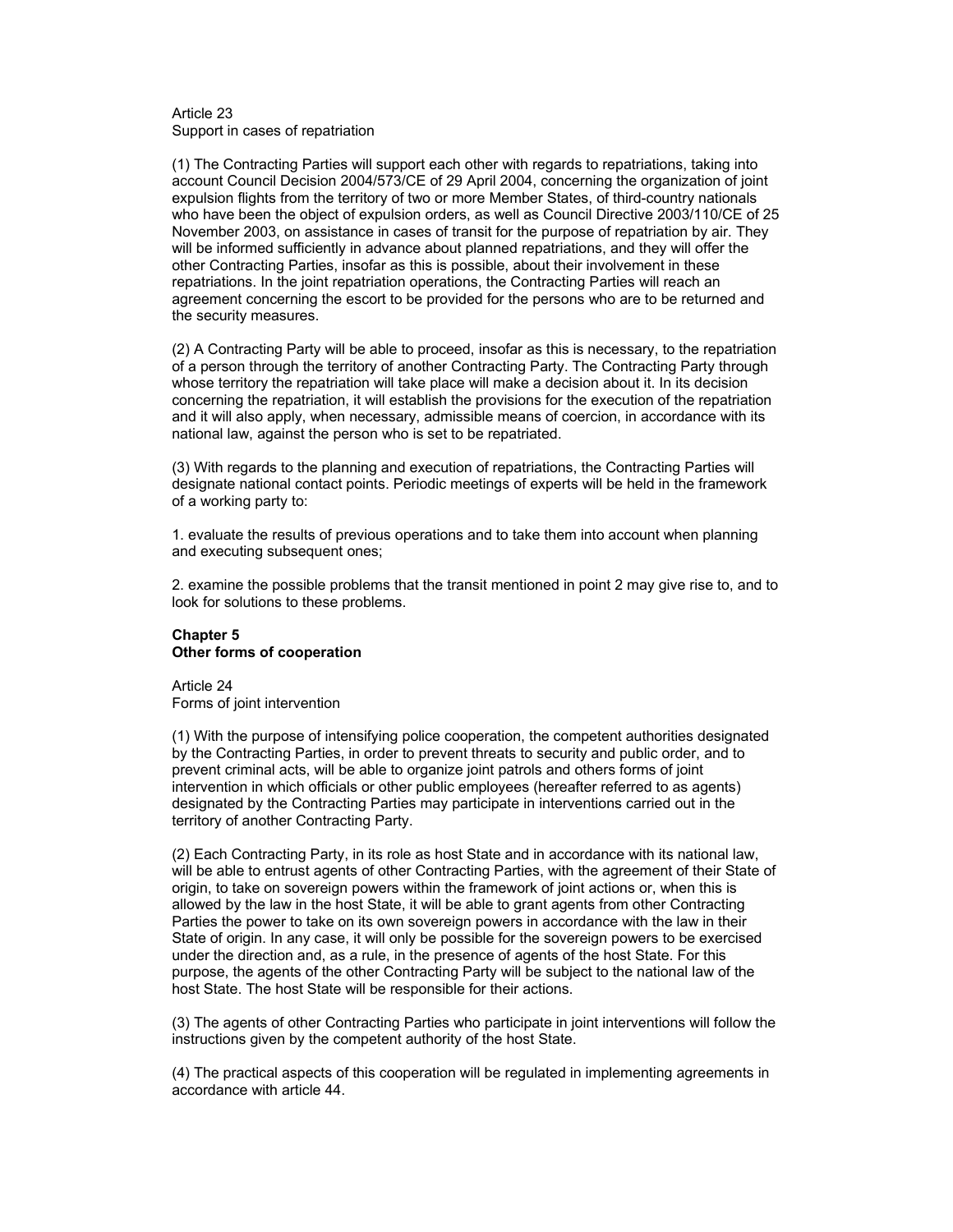### Article 25 Measures to be taken in case of imminent danger

(1) In cases of urgent necessity, the agents of a Contracting Party will be able, without prior authorisation from the other Contracting Party, to cross the common border to adopt, in the area that is close to the border within the territory of the other Contracting Party, and in accordance with the national law in the host State, the provisional measures that are necessary to avoid an imminent danger for the life or physical integrity of persons.

(2) An urgent necessity will exist, in the sense referred to in point 1, when the danger could materialize if one waits for the intervention of the agents of the host State, or for the establishment of the subordinate relationship provided for in point 2 of article 24.

(3) The agents who carry out this intervention will immediately have to inform the host State. This State will confirm the receipt of information and will immediately adopt the necessary measures to avoid the danger in question, and to take charge of the situation. The agents who carry out the intervention will only be able to remain in the territory of the State until it has adopted the necessary measures to prevent this danger. The mentioned agents will follow the instructions issued by the host State.

(4) The Contracting Parties will reach a separate agreement about which authorities will have to be informed immediately in accordance with point 3. The agents who carry out the intervention will be subject to the provisions of this article and to the law of the Contracting Party in whose territory they intervene.

(5) The host State will be responsible for the measures adopted by the agents who carry out the intervention.

#### Article 26

Assistance in the case of large events, catastrophes and serious accidents

The competent authorities of the Contracting Parties will mutually support each other, in accordance to their national law, in mass events and other similar occasions, catastrophes or serious incidents, in the following way:

1. they will mutually inform each other as soon as possible of any events or occasions that have cross-border significance and of any relevant data;

2. in situations that have cross-border repercussion, they will adopt and coordinate the necessary policing measures on their territory;

3. on request from the Contracting Party in whose territory the relevant situation occurs, they will lend assistance, insofar as is possible, through the sending of agents, specialists and advisors, as well as the provision of equipment.

International conventions subscribed by the Contracting Parties concerning mutual assistance in the case of catastrophes or serious accidents will not be affected.

## Article 27 Cooperation following prior request

(1) The competent authorities of the Contracting Parties will lend each other mutual assistance in the framework of their respective competencies and in accordance with their national law.

(2) The competent authorities of the Contracting Parties will lend each other mutual assistance in accordance with the first sentence of point 1 of article 39 of the Convention of 19 June 1990 on the implementation of the Schengen Agreement of 14 June 1985 on the progressive suppression of controls in common borders areas, in particular by means of: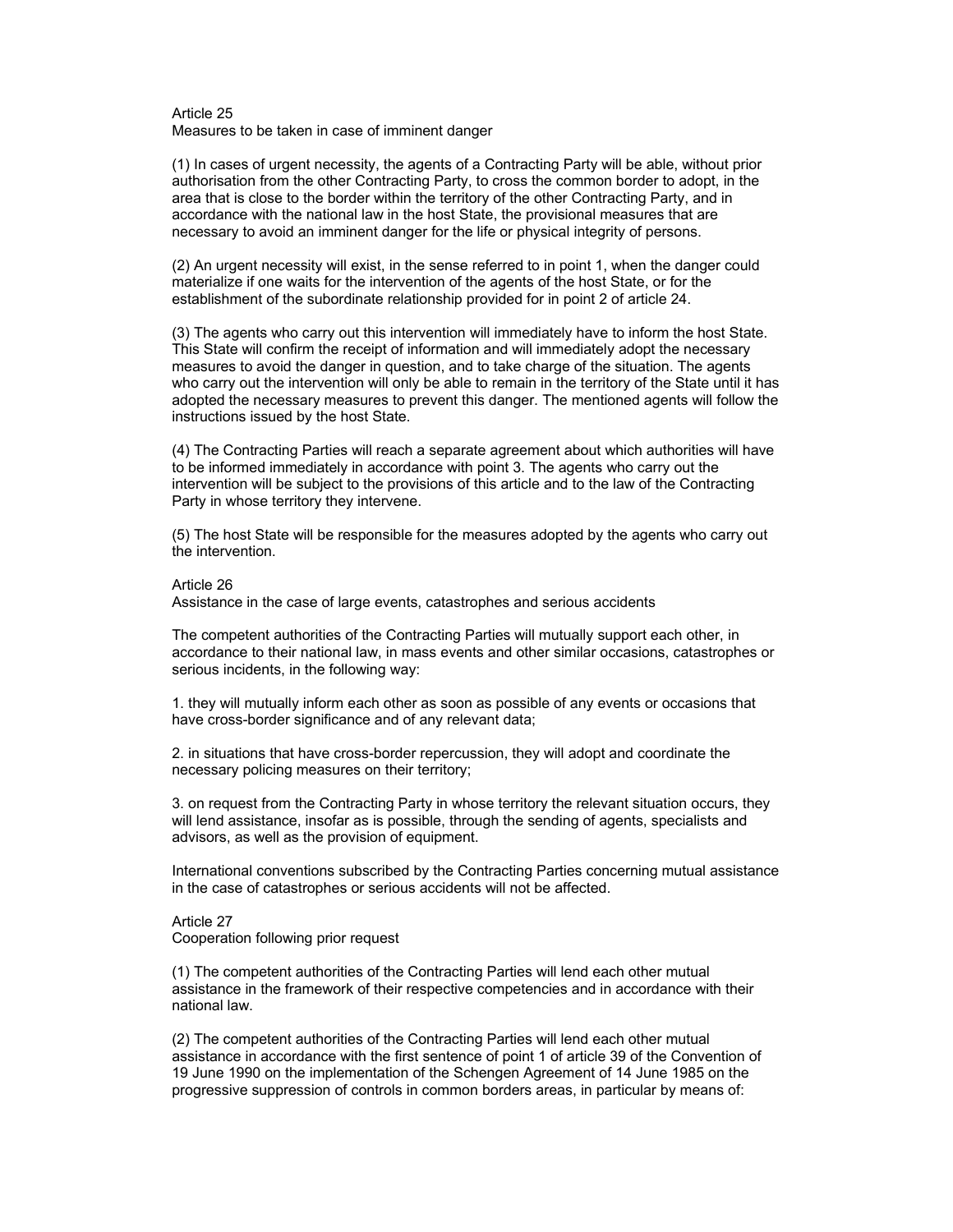1. verifying the identity of the owner and user and of investigations regarding the drivers of land, water and air vehicles, insofar as this does not already fall under article 12;

2. information on drivers' licenses, navigation permits and similar qualifications;

3. the verification of the residence and location of the home address;

4. the checking of residence documents;

5. the verification of the holders of telephone connections and connections of other forms of telecommunication, insofar as access to them is public;

6. the verification of identity;

7. investigation into the origin of objects, for example, arms, motor vehicles and aquatic vehicles (checks about the means of acquisition);

8. useful information in police databases and police documents, as well as information proceeding from compilations of information to which access is public;

9. urgent warnings concerning weapons or explosives and warnings concerning the falsification

of currency or stamped values;

10. information on the practical execution of cross-border observation measures, cross-border pursuits and controlled deliveries; and

11. notification of the willingness of a person to make a statement

(3) In cases where the requested authority is not competent to fulfil the request, it will send the request to the competent authority. The requested authority will inform the requesting authority about this transmission, and about which authority is competent to fulfil the request. The competent authority will process the request and will inform the requesting authority of its result.

### **Chapter 6 General provisions**

Article 28

The use of service weapons, ammunition and equipment

(1) The agents of one Contracting Party who are in the territory of another Contracting Party within the framework of a joint intervention will be able to use their national service uniform there. They will be able to carry service weapons, ammunitions and equipment allowed by the national law of its State of origin. Every Contracting Party will be able to forbid agents sent by another State to carry specific service weapons, ammunition and equipment.

(2) The use of the service weapons, ammunition and equipment listed in Annex 2 will only be allowed in cases of legitimate defence, including the provision of necessary aid. In concrete cases, the responsible agent from the host State will be able to authorize, in accordance with his/her national law, a use of service weapons, ammunition and equipment that exceeds the cases provided for in the first sentence. The use of service weapons, ammunition and equipment will be subject to the legislation of the host State. The competent authorities will mutually inform each other with regards to the service weapons, ammunition and equipment that are authorised in each circumstance, and of the conditions for their use.

(3) The Contracting Parties will be able to modify Annex 2 by means of a separate agreement.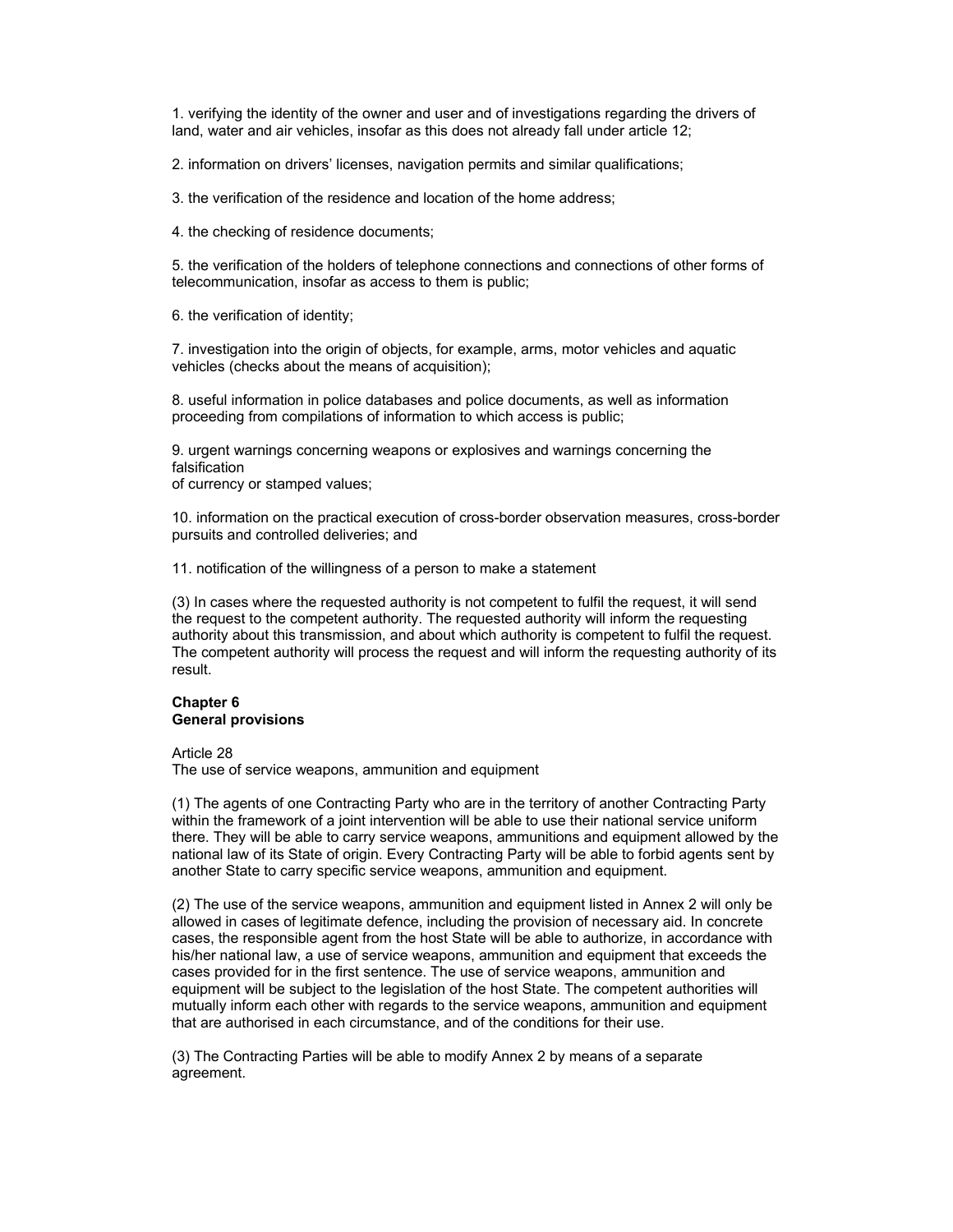(4) In cases in which the agents of a Contracting Party use motor vehicles in the territory of another Contracting Party within the framework of measures provided for this Treaty, they will be subject to the respect of the same provisions on the issue of traffic as the agents of the host State, including norms concerning prerogatives in the subject of circulation and the use of signalling devices that produce sound or light.

(5) The practical aspects of the use of service weapons, ammunition and equipment will be regulated in the framework of an execution agreement in accordance with article 44.

(6) This will not affect the provisions of article 18.

Article 29 Protection and support

Contracting Parties will have to lend the agents sent by other Contracting Parties the same protection and support in the fulfilment of their functions that is lent to their own agents.

Article 30 General regime of responsibility

By analogy, article 43 of the Convention of 19 June 1990 on the implementation of the Schengen Agreement of 14 June 1985, relating to the gradual suppression of controls in common border areas, will be applicable to the responsibility arising from this Treaty. The provisions in the first sentence will not apply to articles 17 and 18.

Article 31

Legal status of the agents in the field of criminal law

Agents who intervene in the territory of another Contracting Party by virtue of this Treaty will be equivalent to the agents of this other Contracting Party with regards to the criminal acts that they may commit or which they may suffer, insofar as no further provisions are made in another convention that is applicable to the Contracting Parties.

Article 32 Service report

Agents who intervene in the territory of another Contracting Party by virtue of this Treaty will continue to be subject to service regulations that are in force in their own State, particularly with regards to the legal disciplinary regime.

Chapter 7 General provisions on data protection

Article 33 Definitions and scope of application

(1) For the purposes of this Treaty:

1. "treatment of personal data" will be understood as all treatment or processing methods relating to personal data, with or without the aid of automated procedures, such as compilation, storage, ordering, conservation, adaptation or modification, reading, checking, use, the communication by means of transmission, diffusion or any other forms of making it available, the combination or association, as well as the blocking, deletion or destruction of data; a communication relating to the existence or the absence of a match will also be considered processing of personal data for the purposes of this Treaty;

2. "automated check" will be understood as the direct access to an automated database held by a different body, in such a way that it is possible to obtain a reply to an information request in a totally automatic manner;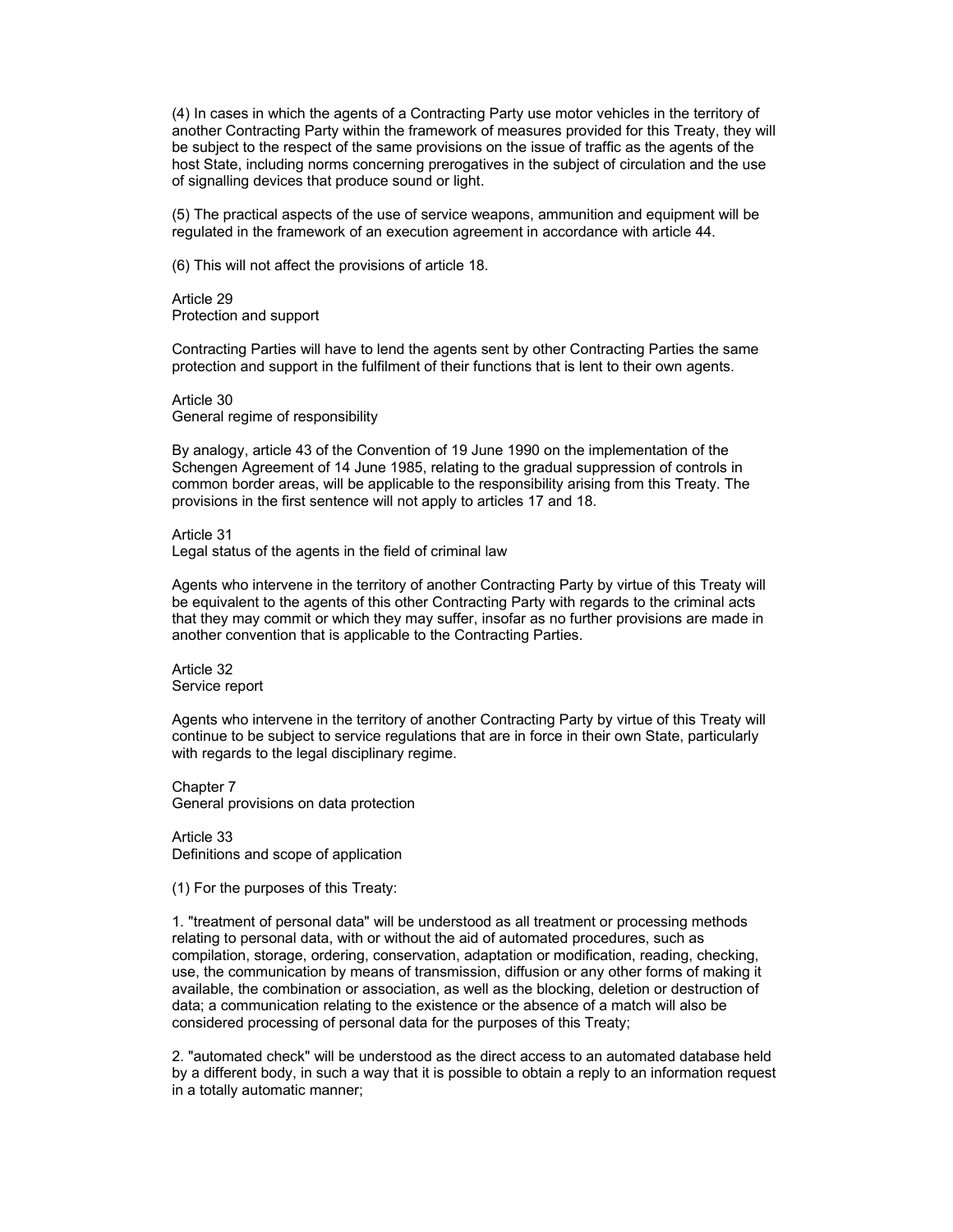3. "flagged" will be understood as the insertion of a mark in the personal data that has been stored, without this seeking to limit its treatment in the future;

4. "block" will be understood as a marking in the personal data that has been stored with the scope of limiting its treatment in the future.

(2) The following provisions will apply to data that will be transmitted or has been transmitted by virtue of this Treaty, unless something different is established in the previous chapters.

## Article 34 Data protection level

(1) With regards to the treatment of personal data that has been or will be transmitted by virtue of this Treaty, each Contracting Party will guarantee that its national law will offer a level of data protection that is at least equivalent to that resulting from the Council of Europe Convention of 28 January 1981 for the protection of individuals with regards to the automated treatment of personal data, and the Additional Protocol of 8 November 2001, and will comply with Recommendation no. R(87) 15 of the Committee of Ministers of the Council of Europe to Member States, dated 17 September 1987, in relation to the use by police forces of personal data, including when the data is subject to treatment that is not automated.

(2) It will only be possible to initiate the transmission of personal data by virtue of this Treaty when, in the territory of the Contracting Parties that participate in this transmission, the provisions contained in this chapter have been incorporated into national law. The Committee of Ministers envisaged in article 43 will establish, through a decision, whether this requirement has been met.

Article 35 Relationship to the purposes

(1) The receiving Contracting Party will only be able to use the personal data for the purposes for which it was transmitted in accordance with this Treaty; the treatment of this data for other purposes will require prior authorisation from the Contracting Party that is the holder of the database and will be carried out subject to the national law of the receiving Contracting Party. It will be possible to grant the authorisation when, under the national law of the Contracting Party which is the holder of the database, this kind of treatment is allowed for these other purposes.

 (2) The treatment of data transmitted in accordance with articles 3, 4 and 9 by the Contracting Party that makes the information request or carries out the comparison will exclusively be allowed in relation to:

1. verification of whether a match exists or whether there is no match between DNA profiles or compared fingerprint data;

2. the preparation and presentation of a request for administrative or judicial assistance in accordance with national law, provided that the data matches;

3. registration in accordance with article 39.

The Contracting Party that is the holder of the database will only be able to treat the data that has been transmitted to it by virtue of articles 3, 4 and 9 insofar as this is necessary to carry out the comparison, the automated answer to the check or the registration in accordance with article 39. Once the comparison of data is over, or the automated information request has been answered, the data that has been transmitted will be immediately deleted, unless it needs to be processed further for the purposes established in points 2 and 3 of the first sentence.

(3) The Contracting Party that is the holder of the of the database will only be able to use the data transmitted by virtue of article 12 when this is necessary to provide an automated reply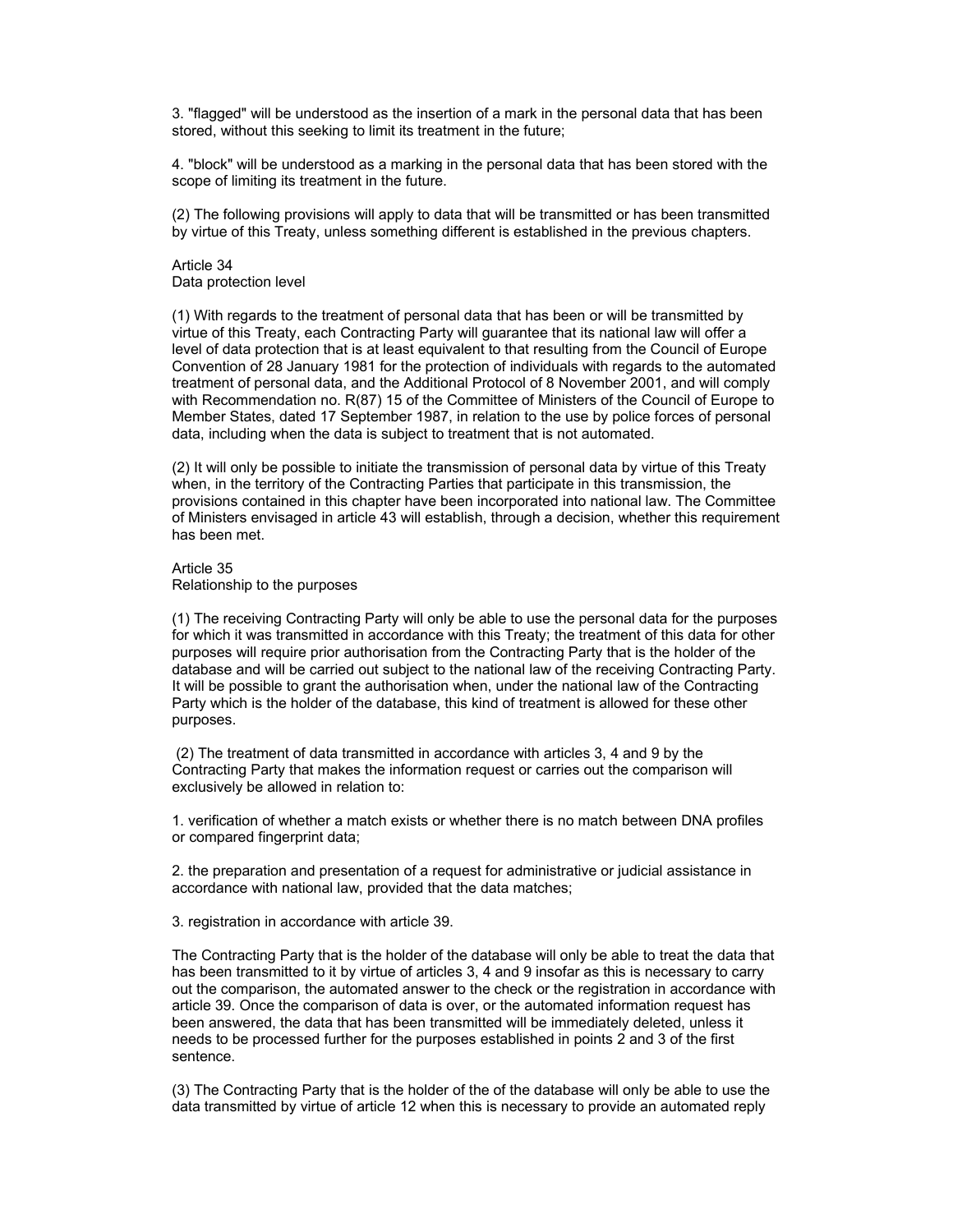to a request or to carry out a search in accordance with article 39.Once the automated request has been answered, this data will be immediately deleted, unless further treatment is required for the registration envisaged in article 39. The requesting Contracting Party will only be able to use the data it receives in reply to its request in the proceedings that gave rise to the request.

## Article 36 Competent authorities

Personal data that has been transmitted can only be treated by the authorities and courts that are competent to carry out a function in the framework of the purposes envisaged in article 35. In particular, the further communication of the transmitted data to other bodies will require a prior authorisation from the transmitting Contracting Party, and will be subject to the national law of the receiving Contracting party.

## Article 37

Accuracy, updating and duration of data storage

(1) The Contracting Parties will have to supervise the accuracy and updating of personal data. If it is verified, through ordinary procedure or by means of a communication by the concerned person, that incorrect data or data that was not allowed to be transferred has been transmitted, this fact will be immediately communicated to the receiving Contracting Party or Parties. These Parties will have to correct or delete the data. The personal data that has been transmitted will also have to be corrected when it is discovered to be incorrect. When the receiving authority has reason to believe that the transmitted data is inexact or must be deleted, it will immediately inform the authority that has transmitted the data of this fact.

(2) The data whose accuracy is challenged by the concerned person, but whose accuracy or inaccuracy cannot be determined, will be marked, if this is what the concerned person demands, in accordance with the national law of the Contracting Parties. When this is done, the mentioned mark can only be removed, in accordance with national law, with the consent of the concerned person, or on the basis of a resolution by a competent court or of the independent body that is competent in the field of the supervision of data protection.

(3) The transmitted personal data will be deleted when it should not have been transmitted or received. Data that has been legally transmitted and received will have to be deleted:

1. when it is not necessary or has ceased to be necessary for the purpose for which it was transmitted; if the personal data was transmitted without a previous request, the receiving body will have to immediately check whether it is necessary for the purpose which has motivated its transmission;

2. once the maximum time limit for the storage of data envisaged in the national law of the transmitting Contracting Party has passed, provided that at the time of the transmission the transmitting authority has informed the receiving body of this maximum time limit.

Rather than suppression, there will a blocking of the data, in accordance with national law, when there are reasons to believe that the suppression could affect interests of the concerned person that are worthy of protection. It will only be possible to transmit or use the blocked data for the purpose which resulted in its suppression not being carried out.

### Article 38

Technical and organizational provisions to guarantee the protection of data and its security

(1) The transmitting and receiving authorities will have to provide an effective protection to personal data in relation to its accidental or unauthorized destruction, its accidental loss, unauthorised access to it, its accidental or unauthorized alteration and its unauthorised divulgation.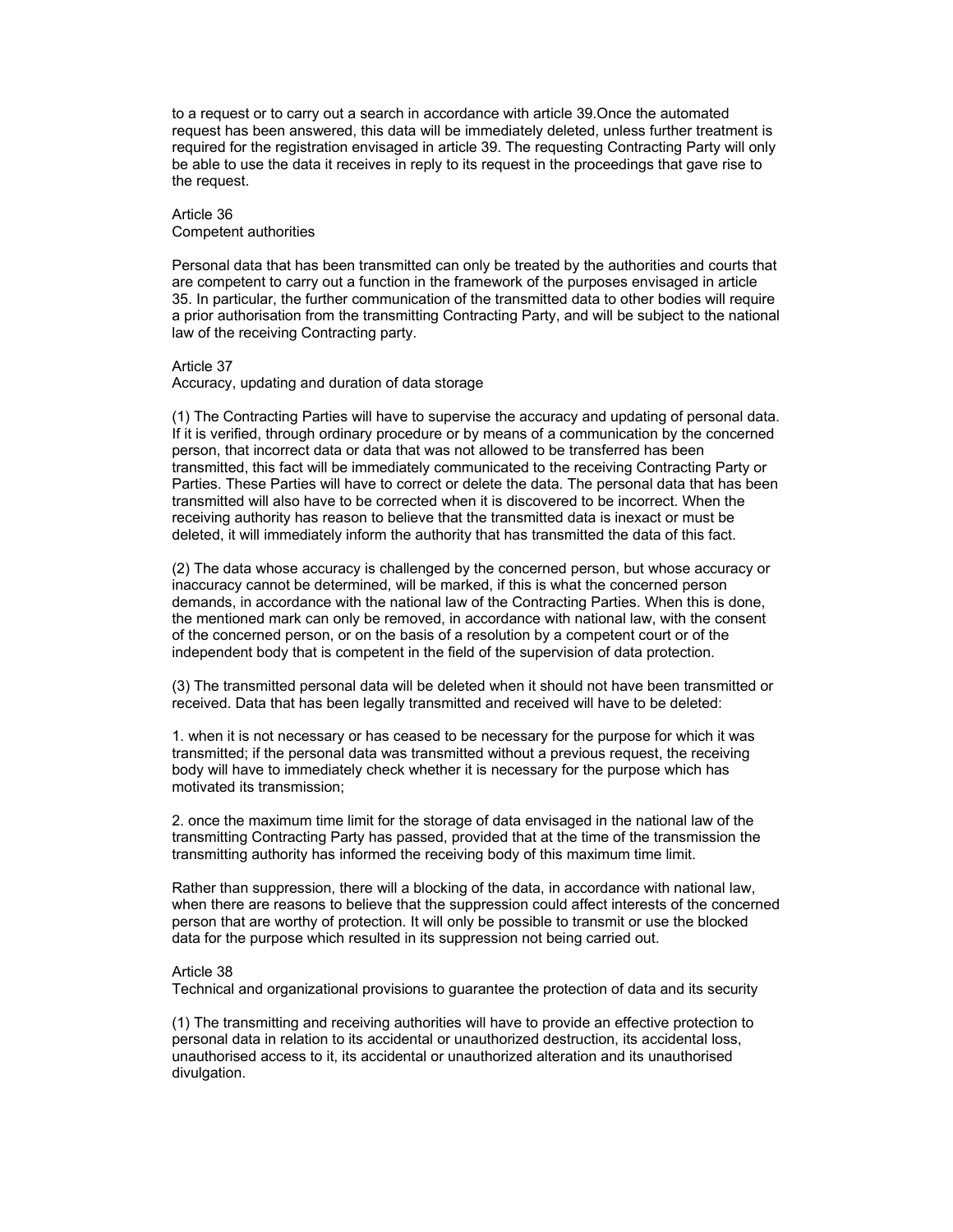(2) The technical details of the automated consultation procedure will be regulated in an implementing agreement in accordance with article 44, which will guarantee:

1. that measures will be adopted with regards to technical conditions at any given time, in order to guarantee the protection and security of the data, guaranteeing, in particular, its confidentiality and integrity;

2. when networks of general access are used, coding and authentication procedures accredited by competent bodies must be applied; and

3. that the admissibility of the information requests can be checked in accordance with points 2, 4 and 5 of article 39.

### Article 39

Documentation and registration, special provisions concerning automated and non-automated transmission

(1) Each Contracting Party will guarantee that any non-automated transmission and nonautomated reception of personal data will be documented by the authority that makes the request and the authority that is the holder of the database, in order to check the admissibility of the transmission. The documentation will include the following details:

1. the reason for the transmission;

2. the transmitted data;

3. the date of the transmission, and

4. the designation or identification of the body that makes the request and of the one that holds the database.

(2) The automated data checks by virtue of articles 3, 9 and 12 and the automated comparison by virtue of article 4 will be subject to the following provisions:

1. Only agents of the national contact points who have been especially authorized to do this will be allowed to run the automated check or comparison. Subject to prior request, the supervisory authorities mentioned in point 5 and the other Contracting Parties will be given access to the list of agents who are authorised to run automated checks or comparisons.

2. Each Contracting Party will guarantee that any transmission and any receipt of data will be recorded by the authority that is the holder of the database and by the authority that makes the information request, including communications of the existence or absence of matches. This register will include the following details:

a) the transmitted data;

b) the date and exact hour of the transmission; and

c) the designation or identification of the authority that makes the consultation and of the one that holds the database.

The authority that makes the request will likewise record the reason for the request or transmission and the identification of the agent who ran the check, as well as the identification of the agent who initiated the request or transmission.

(3) The authority that makes the record will communicate, under previous request, the data contained in the register to the competent body in the field of data protection of the concerned Contracting Parties immediately and, in any case, within the four weeks following the receipt of the request. It will only be possible to use the data in the register for the following purposes: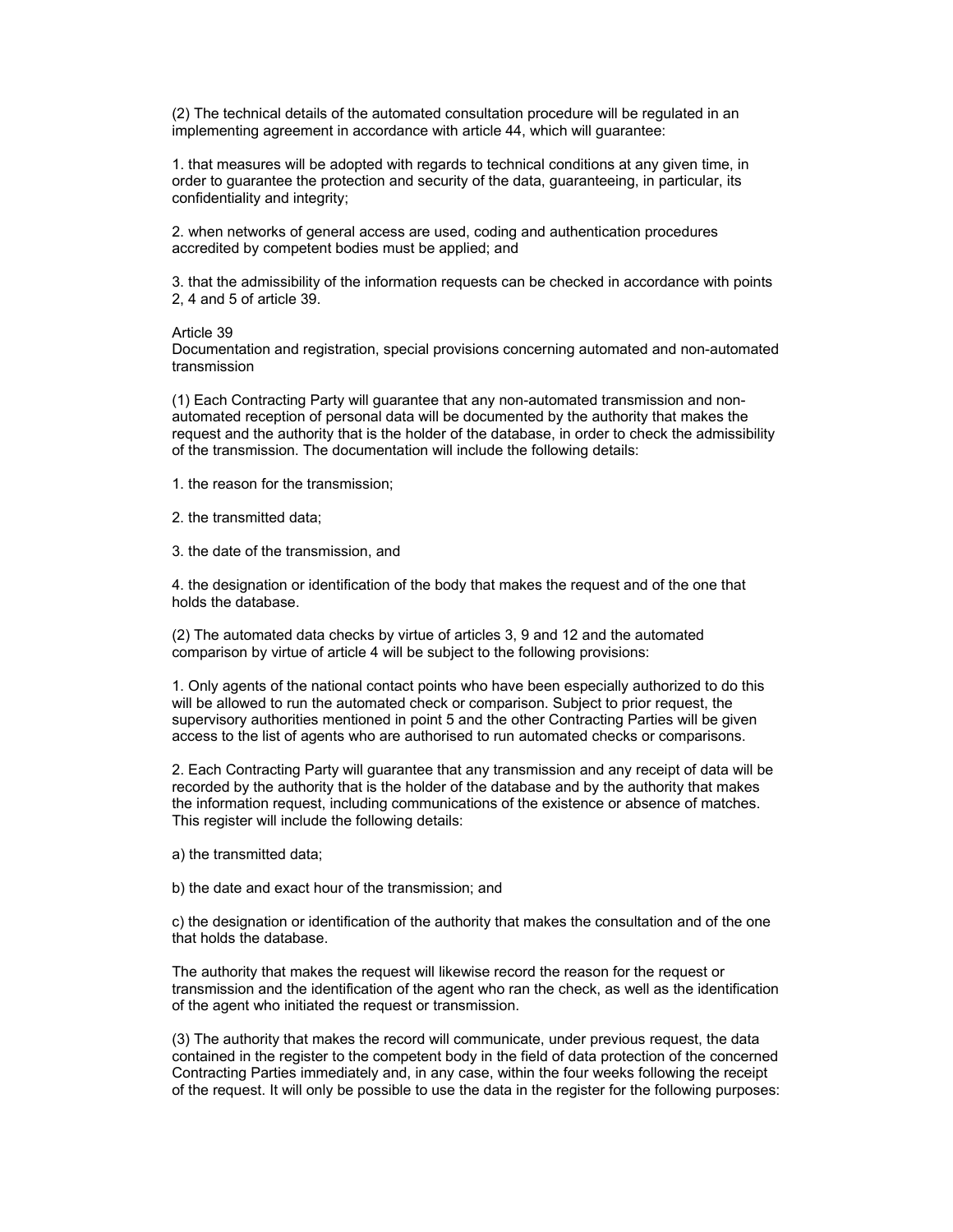### 1. to control the protection of the data;

2. to guarantee the security of the data.

(4) The data in the register will have to be protected against undue use and other kinds of misuse by means of adequate procedures, and will be stored for two years. Once the storage period has expired, the data in the register will be immediately deleted.

(5) The legal control over the transmission or reception of personal data will be the responsibility of the competent independent authority on the matter of the control of data protection of each of the Contracting Parties. In accordance with national law, any person will be able to submit a request to this authority for it to examine the legality of the treatment of data concerning him/her. The mentioned authorities, like the bodies that are competent for the registration, will also have to, apart from these requests, undertake checks by means of the use of samples on the legality of transmissions based on the records relating to these requests. The results of this supervisory activity will be preserved for 18 months for the purposes of their supervision by the competent independent bodies in the field of the control of data protection. They will have to be deleted immediately after this time limit has passed. The competent independent authority in the field of the control of data protection of one Contracting Party will be able to request that the competent body in the field of the control of data protection of any other Contracting Party exercise its functions in accordance with national law. The competent independent authorities in the field of the control of data protection of the Contracting Parties will maintain the necessary level of mutual cooperation in order to carry out their supervisory functions, in particular through the exchange of relevant information.

### Article 40

Rights of the people concerned to information and the payment of damages

(1) On request from the concerned person, and once s/he has demonstrated his/her identity, the competent body, in accordance with national law, will have to provide information to him/her, subject to national law, without disproportionate costs, in a generally comprehensible manner and without undue delays, about the data concerning this person that has been the object of treatment, as well as its source, recipient or kind of recipient, the intended purpose of the treatment and its legal basis. Likewise, the person concerned will have the right for any incorrect data to be corrected and for any data that has been illegally treated to be deleted. The Contracting Parties will also guarantee to the person concerned, in case their right to data protection has been contravened, to be able to file an effective complaint before an independent and impartial court, established by law, in application of point 1 of article 6 of the European Convention of Human Rights, as well as before an independent supervisory authority in application of article 28 of Directive 95/46/CE, and to enjoy the possibility that the courts may recognise his/her right to receive payment for damages or other kinds of compensation. The details of the procedure to ensure these rights are upheld and the reasons for the limiting of the right to information will be governed by the national law of the State in which these rights are claimed.

(2) When a body of a Contracting Party transmits personal data by virtue of this Treaty, the receiving authority of the other Contracting Party will not be able, with regards to its responsibility in accordance with national law, to claim in its defence before someone who has been harmed that the transmitted data was incorrect. If the receiving authority pays damages arising from the use of incorrect transmitted data, the transmitting body will have to refund the receiving authority the total amount paid out for damage compensation.

### Article 41

Information on request from the Contracting Parties

The receiving Contracting Party will inform the transmitting Contracting Party, following a prior request, about the treatment of the transmitted data and the results obtained through this treatment.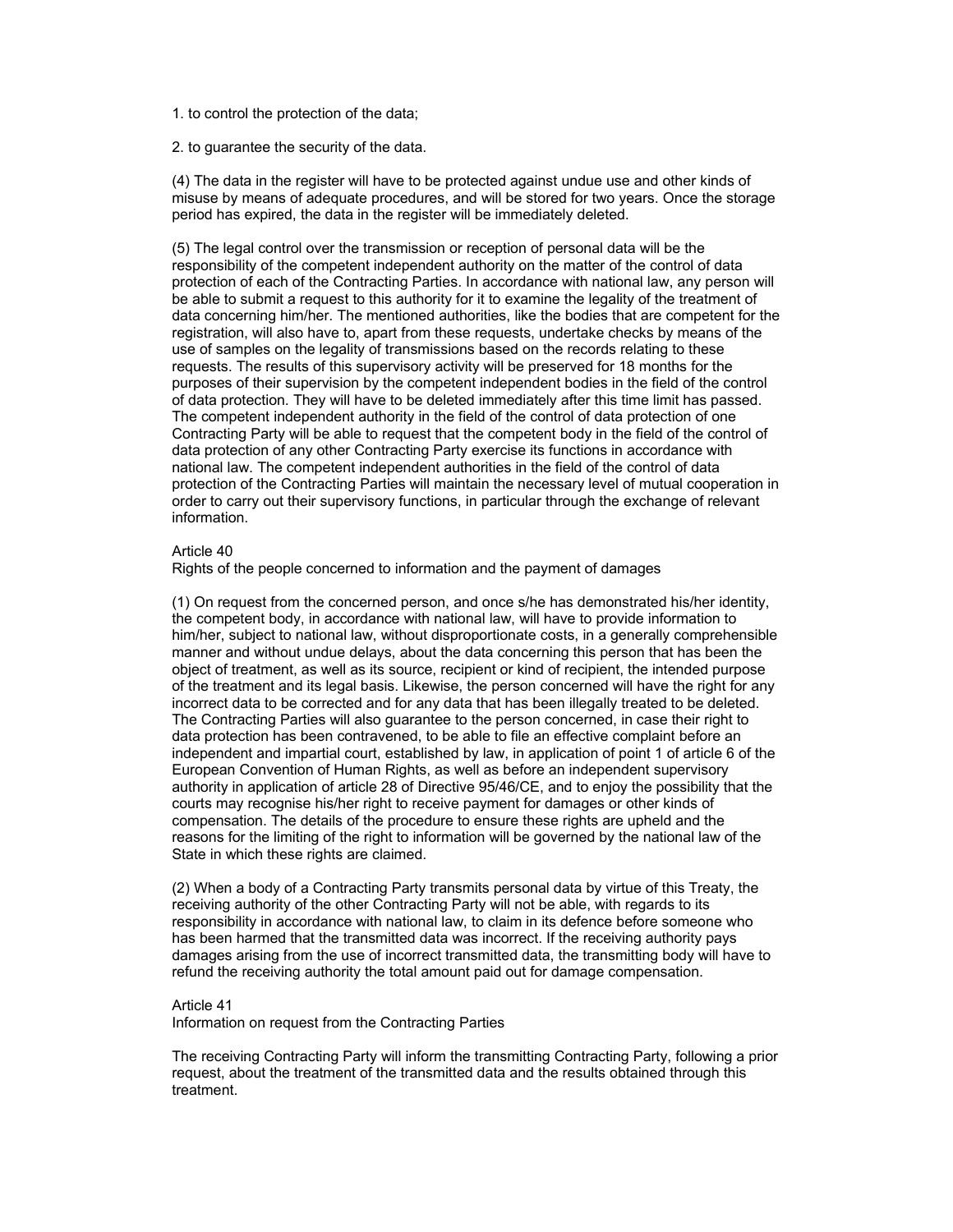## **Chapter 8 Implementation provisions and final provisions**

Article 42 **Declarations** 

(1) At the time of depositing the instrument for its ratification, acceptance, approval or adhesion, each Contracting Party will designate, in a declaration addressed to the depositary State, the competent authorities for the implementation of this Treaty.

They will have to designate:

1. in accordance with point 1 of article 6, the national contact points for DNA analysis;

2. in accordance with point 1 of article 11, the national contact points for fingerprint data;

3. in accordance with point 2 of article 12, the national contact points for vehicle registration data;

4. in accordance with article 15, the national contact points for the exchange of information relating to large events;

5. in accordance with point 3 of article 16, the national contact points for information concerning the prevention of terrorist attacks;

6. in accordance with article 19, the national points of contact and coordination for security escorts on flights;

7. in accordance with article 22, the national points of contact and coordination for advisors on documents;

8. in accordance with point 3 of article 23, the national contact points for the planning and execution of repatriations;

9. in accordance with articles 24 to 27, the competent authorities and agents.

(2) It will be possible to modify the declarations made by virtue of point 1 at any time by means of a declaration addressed to the depositary. This modification will have its desired effect on the date when it is received by the depositary.

Article 43 Committee of Ministers

(1) The Contracting Parties will create a Committee composed by the ministers of the Contracting Parties. This Committee of Ministers will adopt the necessary decisions in relation to the execution and implementation of this Treaty. The decisions of the Committee of Ministers will be adopted unanimously among all the Contracting Parties.

(2) To support the Committee of Ministers, a joint working party formed by representatives of the Contracting Parties will take charge of the supervision of the implementation and interpretation of this Treaty, and of determining whether there is a need to complete or develop it further. The joint working party will meet at the behest of a Contracting Party.

Article 44

Implementing agreements

The competent authorities of the Contracting Parties will be able to reach agreements, on the basis of this Treaty and within its framework, that have the administrative implementation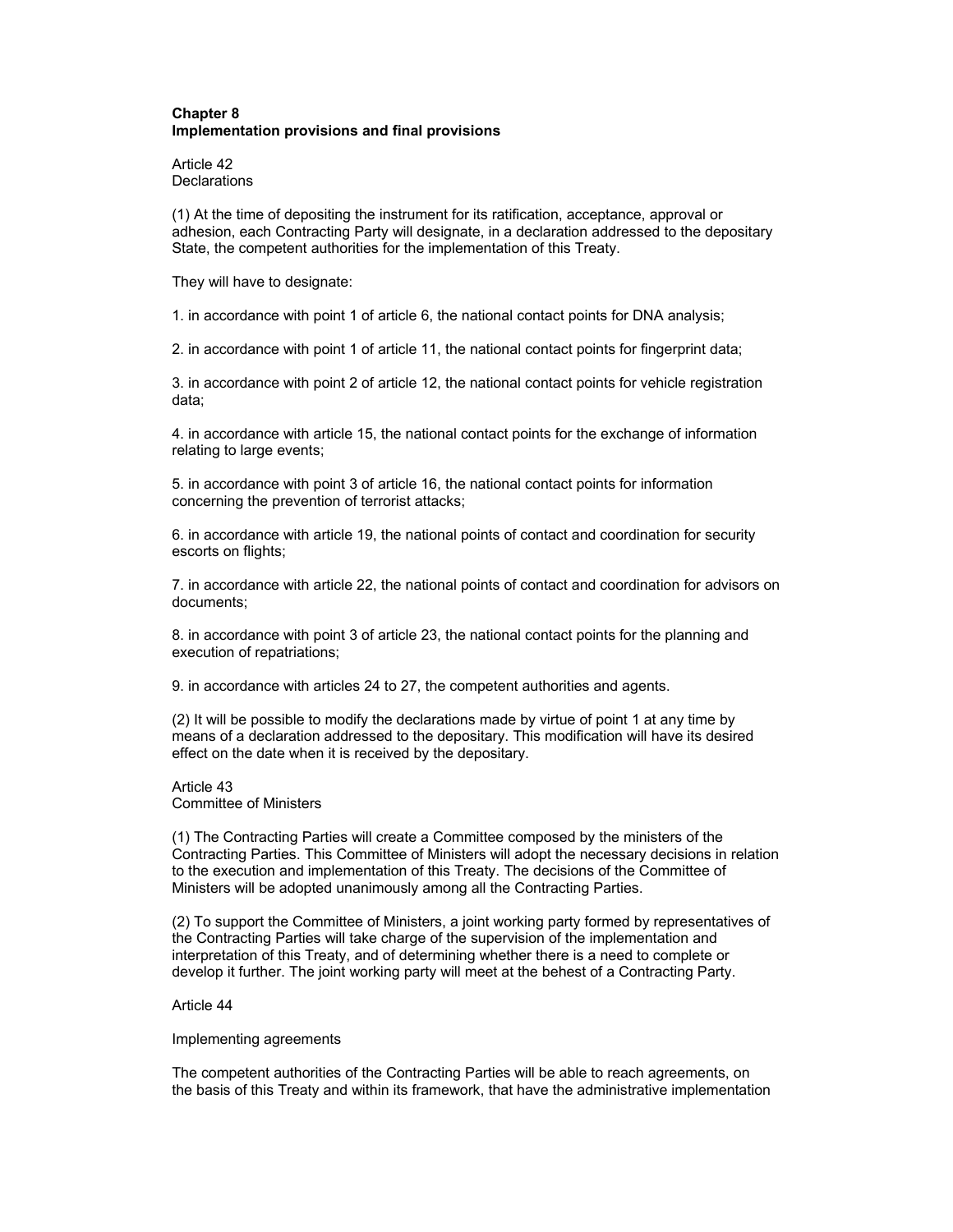of this Treaty as their purpose.

Article 45 Scope of territorial application

The provisions of this Treaty will be applicable in the territory of the Contracting Parties. With regards to the Kingdom of the Netherlands, this Treaty will only be applicable to the part of the Kingdom that is located in Europe. With regards to the French Republic, this Treaty will only be applicable to the part of the Republic which is located in Europe.

Article 46 Expenses

Each Contracting Party will be responsible for the expenses incurred by their authorities in the implementation of this Treaty. In special cases, the interested Contracting Parties will be able to adopt a different system.

Article 47

Relation with other bilateral or multilateral agreements

(1) The provisions of this Treaty will only be applicable insofar as they are compatible with European Union law. If the European Union were to adopt rules that may affect the scope of application of this Treaty in the future, the corresponding provisions of this Treaty will cease to be implemented in benefit of the law of the European Union. The Contracting Parties will be able to modify or to replace the provisions of this Treaty in the light of the new relevant provisions of European Union law.

(2) This Treaty will not affect the rights and duties contained in other bilateral or multilateral agreements that already exist; the Contracting Parties will preserve the ability to apply existing bilateral or multilateral agreements between the Contracting Parties in their mutual relations. In case there is an incompatibility with the rights or duties arising from these other agreements, the provisions of this Treaty will prevail.

Article 48 Ratification, acceptance, approval

This Treaty will be subject to ratification, acceptance and approval. The instruments of ratification, acceptance or approval shall be deposited with the depositary. At the time of depositing the instruments of ratification, acceptance or approval, it will be possible to issue a declaration concerning its territorial scope for implementation.

Article 49 **Depositary** 

(1) The depositary of this Treaty is the Government of the Federal Republic of Germany.

(2) The depositary will notify any ratification, acceptance, adhesion, reservation or complaint to the other Contracting Parties without delay, as well as any further declarations related to this Treaty.

(3) The depositary will be responsible for registering the Treaty in the General Secretariat of the United Nations in accordance with article 102 of the Charter of the United Nations.

Article 50 Entry into force

(1) This Treaty will come into force between the Contracting Parties that have ratified it 90 days after the deposit of the second ratification, acceptance or approval instrument. For the other Contracting Parties, the Treaty will come into force 90 days after the deposit of its